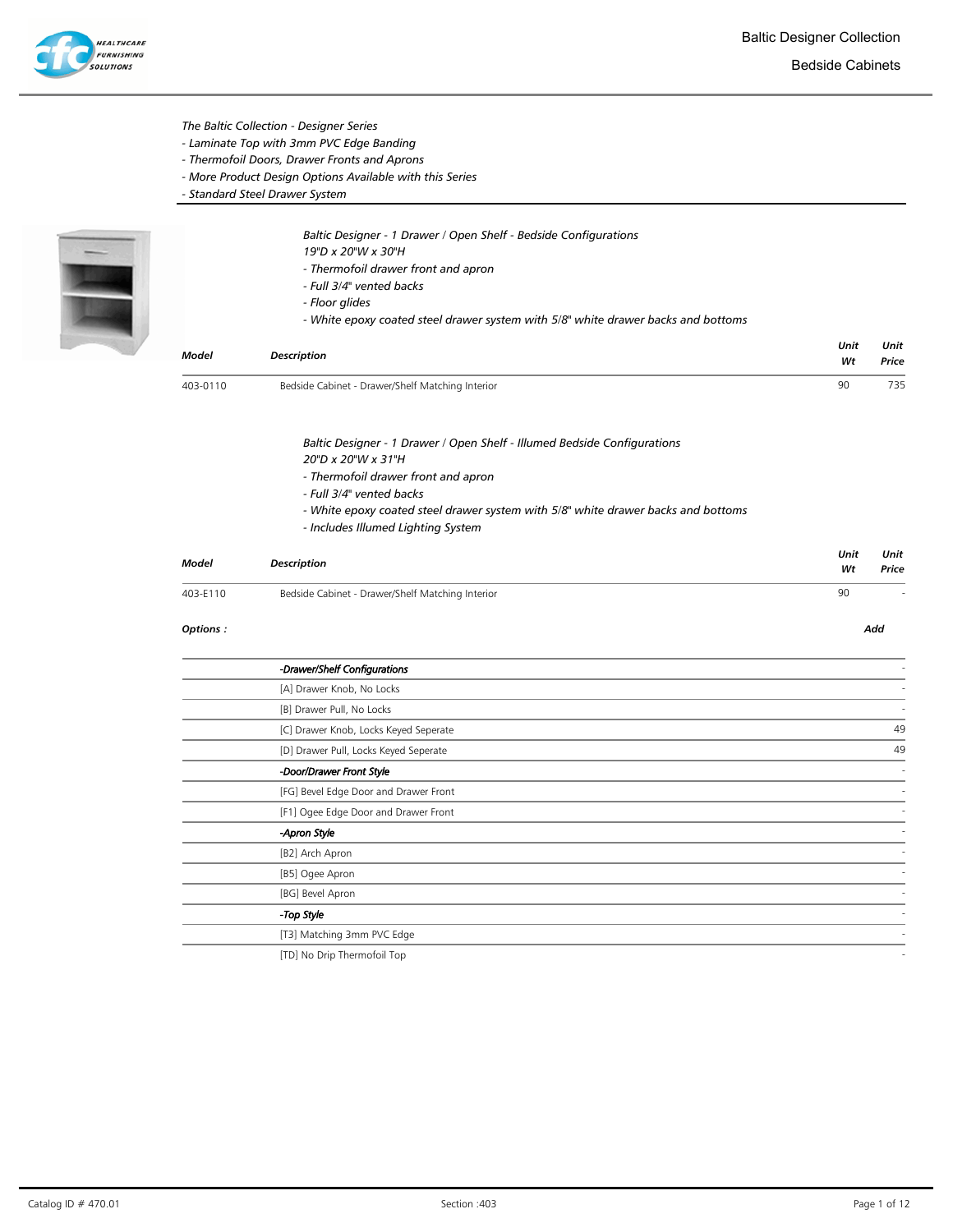### Baltic Designer - 1 Door / 1 Drawer - Bedside Configurations 19"D x 20"W x 30"H

- Thermofoil door, drawer fronts and apron
- Full 3/4" vented backs
- 125 Degree door hinges
- White epoxy coated steel drawer system with 5/8" white drawer backs and bottoms

| Model    | <b>Description</b>                        | Unit<br>Wt | Unit<br>Price |
|----------|-------------------------------------------|------------|---------------|
| 403-012L | Bedside Cabinet - Door/Drawer Hinge Left  | 96         | 919           |
| 403-012R | Bedside Cabinet - Door/Drawer Hinge Right | 96         | 919           |

### Baltic Designer - 1 Door / 1 Drawer - Illumed Bedside Configurations

- 20"D x 20"W x 31"H
- Thermofoil door, drawer fronts and apron
- Full 3/4" vented backs
- White epoxy coated steel drawer system with 5/8" white drawer backs and bottoms
- Includes Illumed Lighting System

| Model    | <b>Description</b>                        | Unit<br>Wt | Unit<br>Price |
|----------|-------------------------------------------|------------|---------------|
| 403-E12L | Bedside Cabinet - Door/Drawer Hinge Left  | 96         |               |
| 403-E12R | Bedside Cabinet - Door/Drawer Hinge Right | 96         |               |

#### Options : Add

-Door/Drawer Configurations - [K] Door Knob/Drawer Knob [L] Door Knob/Drawer Pull [M] Door Pull/Drawer Knob [N] Door Pull/Drawer Pull [O] Door Knob/Drawer Knob Keyed Separate Top Drawer Lock 49 [P] Door Knob/Drawer Pull Keyed Separate Top Drawer Lock 49 [Q] Door Pull/Drawer Knob Keyed Separate Top Drawer Lock 49 [R] Door Pull/Drawer Pull Keyed Separate Top Drawer Lock 49 -Door/Drawer Front Style - [FG] Bevel Edge Door and Drawer Front [F1] Ogee Edge Door and Drawer Front [F6] Wellington Door w/ [F1] Drawer Front [F7] Traditional Arch Door w/ [F1] Drawer Front [F8] Shaker Door and Drawer Front 57 -Door Back - [W] White - [M] Matching - -Apron Style - [B2] Arch Apron [B5] Ogee Apron [BG] Bevel Apron - Top Style - Top Style - Top Style - Top Style - Top Style - Top Style - Top Style - Top Style - Top Style -[T3] Matching 3mm PVC Edge [TD] No Drip Thermofoil Top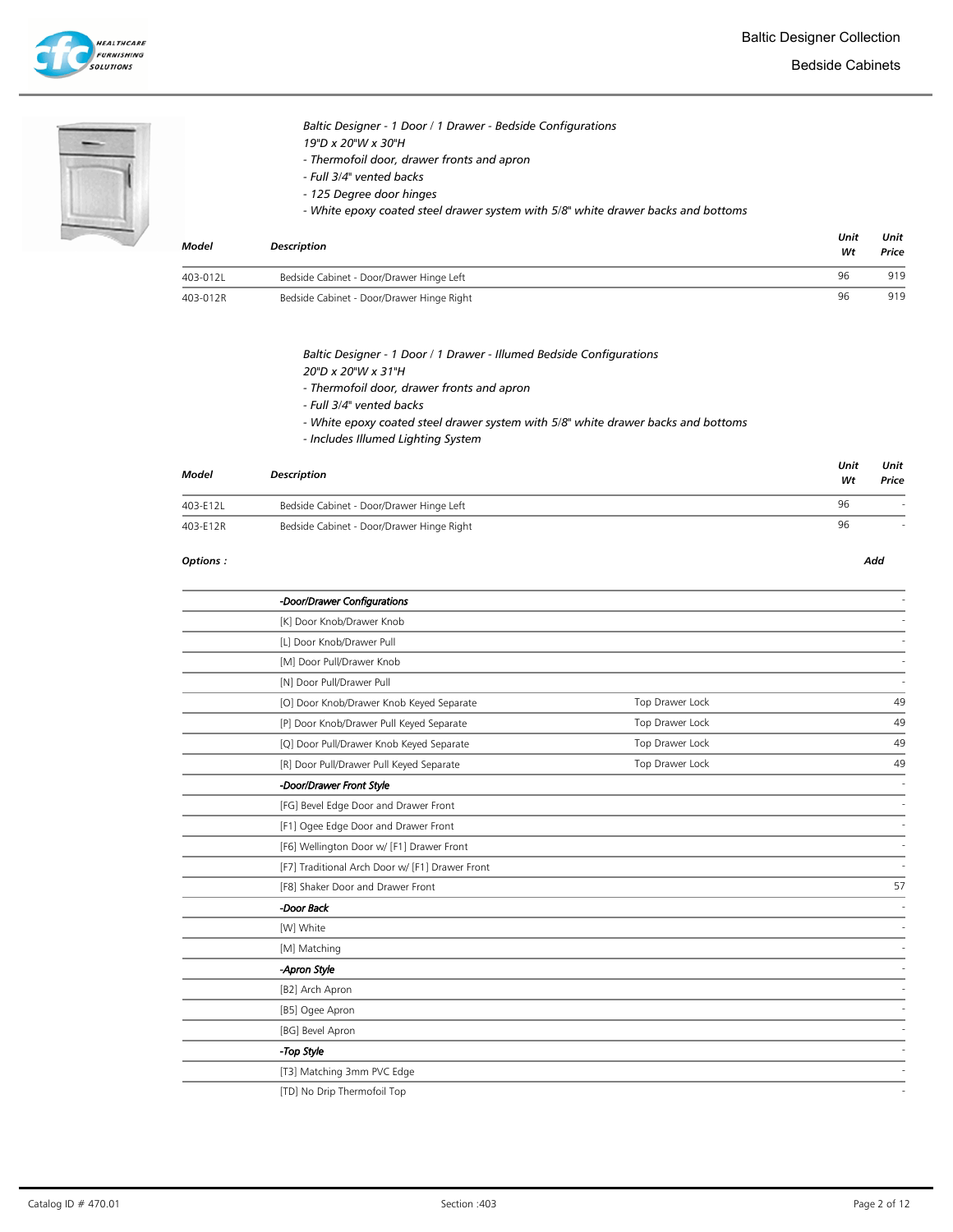

Bedside Cabinets

| $\frac{1}{\sqrt{1}}$ |              | Baltic Designer - 3 Drawer - Bedside Configurations<br>19"D x 20"W x 30"H<br>- Thermofoil drawer fronts and apron<br>- Front levelers<br>- Full 3/4" vented backs<br>- White epoxy coated steel drawer system with 5/8" white drawer backs and bottoms                           |                 |            |               |
|----------------------|--------------|----------------------------------------------------------------------------------------------------------------------------------------------------------------------------------------------------------------------------------------------------------------------------------|-----------------|------------|---------------|
|                      | <b>Model</b> | <b>Description</b>                                                                                                                                                                                                                                                               |                 | Unit<br>Wt | Unit<br>Price |
|                      | 403-0130     | Bedside Cabinet - Three Drawer                                                                                                                                                                                                                                                   |                 | 101        | 994           |
|                      |              | Baltic Designer - 3 Drawer - Illumed Bedside Configurations<br>20"D x 20"W x 31"H<br>- Thermofoil drawer fronts and apron<br>- Full 3/4" vented backs<br>- White epoxy coated steel drawer system with 5/8" white drawer backs and bottoms<br>- Includes Illumed Lighting System |                 |            |               |
|                      | Model        | <b>Description</b>                                                                                                                                                                                                                                                               |                 | Unit<br>Wt | Unit<br>Price |
|                      | 403-E130     | Bedside Cabinet - Three Drawer                                                                                                                                                                                                                                                   |                 | 101        |               |
|                      | Options:     |                                                                                                                                                                                                                                                                                  |                 |            | Add           |
|                      |              | [A] Drawer Knob, No Locks                                                                                                                                                                                                                                                        |                 |            |               |
|                      |              | [B] Drawer Pull, No Locks                                                                                                                                                                                                                                                        |                 |            |               |
|                      |              | [C] Drawer Knob, Locks Keyed Seperate                                                                                                                                                                                                                                            | Top Drawer Lock |            | 49            |
|                      |              | [D] Drawer Pull, Locks Keyed Seperate                                                                                                                                                                                                                                            | Top Drawer Lock |            | 49            |
|                      |              | [E] Drawer Knob, Locks Keyed Seperate                                                                                                                                                                                                                                            | Lock All        |            | 147           |
|                      |              | [F] Drawer Pull, Locks Keyed Seperate                                                                                                                                                                                                                                            | Lock All        |            | 147           |
|                      |              | -Door/Drawer Front Style                                                                                                                                                                                                                                                         |                 |            |               |
|                      |              | [FG] Bevel Edge Door and Drawer Front                                                                                                                                                                                                                                            |                 |            |               |
|                      |              | [F1] Ogee Edge Door and Drawer Front                                                                                                                                                                                                                                             |                 |            |               |
|                      |              | -Apron Style                                                                                                                                                                                                                                                                     |                 |            |               |
|                      |              | [B2] Arch Apron                                                                                                                                                                                                                                                                  |                 |            |               |
|                      |              | [B5] Ogee Apron                                                                                                                                                                                                                                                                  |                 |            |               |
|                      |              | [BG] Bevel Apron                                                                                                                                                                                                                                                                 |                 |            |               |
|                      |              | -Top Style                                                                                                                                                                                                                                                                       |                 |            |               |
|                      |              | [T3] Matching 3mm PVC Edge                                                                                                                                                                                                                                                       |                 |            |               |
|                      |              | [TD] No Drip Thermofoil Top                                                                                                                                                                                                                                                      |                 |            |               |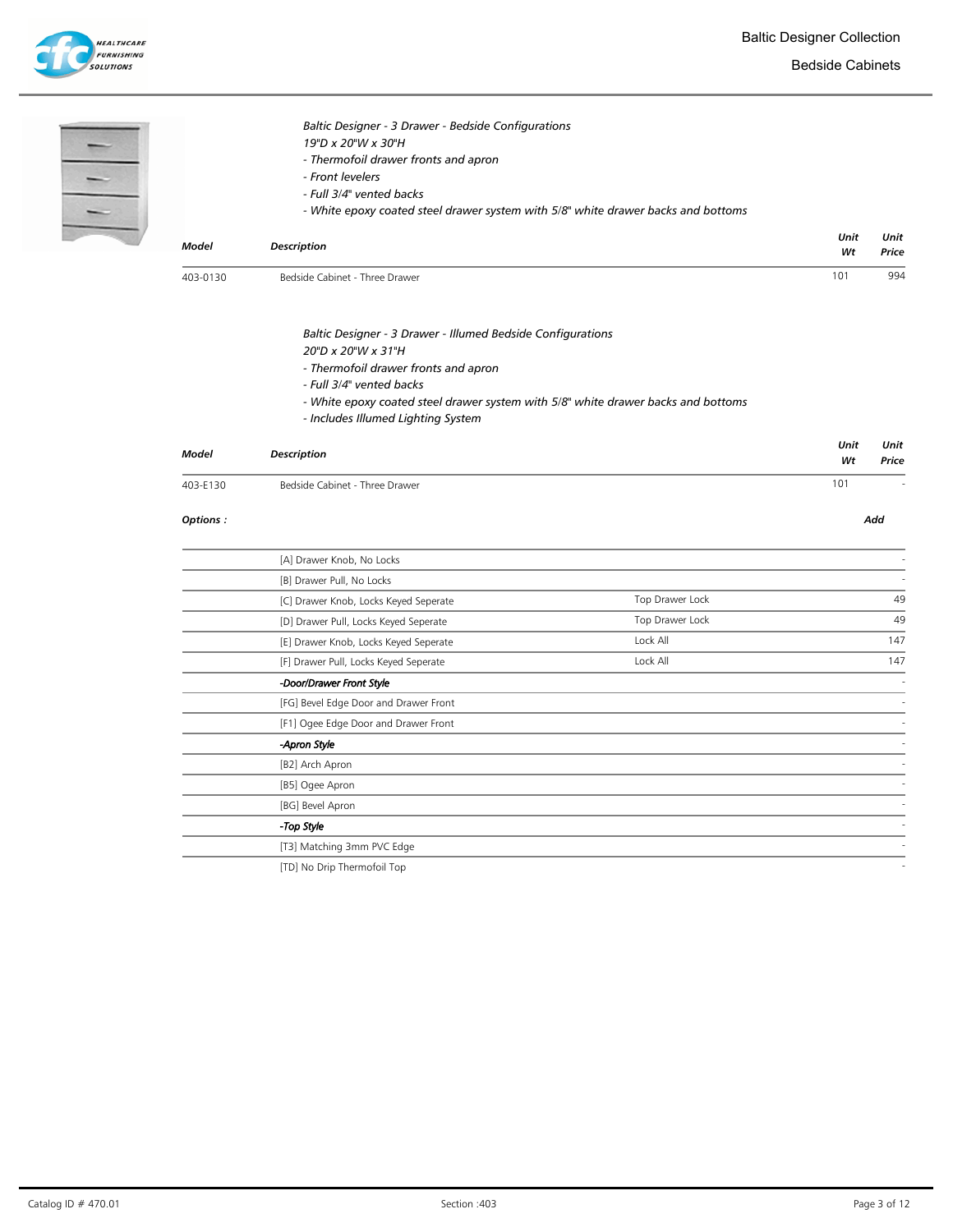

ĭ

Dresser Cabinets

|              | Baltic Designer - 3 Drawer - Dresser Units<br>19"D x 30"W x 30"H<br>- Thermofoil drawer fronts and apron<br>- Front levelers<br>- Full 3/4" vented backs<br>- White epoxy coated steel drawer system with 5/8" white drawer backs and bottoms |                    | Unit | Unit  |
|--------------|-----------------------------------------------------------------------------------------------------------------------------------------------------------------------------------------------------------------------------------------------|--------------------|------|-------|
| <b>Model</b> | <b>Description</b>                                                                                                                                                                                                                            |                    | Wt   | Price |
| 403-0230     | Dresser Unit - Three Drawer                                                                                                                                                                                                                   | 19"D x 30"W x 30"H | 134  | 1,177 |
| Options:     |                                                                                                                                                                                                                                               |                    |      | Add   |
|              | -Three Drawer Configurations                                                                                                                                                                                                                  |                    |      |       |
|              | [A] Drawer Knob, No Locks                                                                                                                                                                                                                     |                    |      |       |
|              | [B] Drawer Pull, No Locks                                                                                                                                                                                                                     |                    |      |       |
|              | [C] Drawer Knob, Locks Keyed Seperate                                                                                                                                                                                                         | Top Drawer Lock    |      | 49    |
|              | [D] Drawer Pull, Locks Keyed Seperate                                                                                                                                                                                                         | Top Drawer Lock    |      | 49    |
|              | -Door/Drawer Front Style                                                                                                                                                                                                                      |                    |      |       |
|              | [FG] Bevel Edge Door and Drawer Front                                                                                                                                                                                                         |                    |      |       |
|              | [F1] Ogee Edge Door and Drawer Front                                                                                                                                                                                                          |                    |      |       |
|              | -Apron Style                                                                                                                                                                                                                                  |                    |      |       |
|              | [B2] Arch Apron                                                                                                                                                                                                                               |                    |      |       |
|              | [B5] Ogee Apron                                                                                                                                                                                                                               |                    |      |       |

- Top Style - Top Style - Top Style - Top Style - Top Style - Top Style - Top Style - Top Style - Top Style -

[T3] Matching 3mm PVC Edge

[BG] Bevel Apron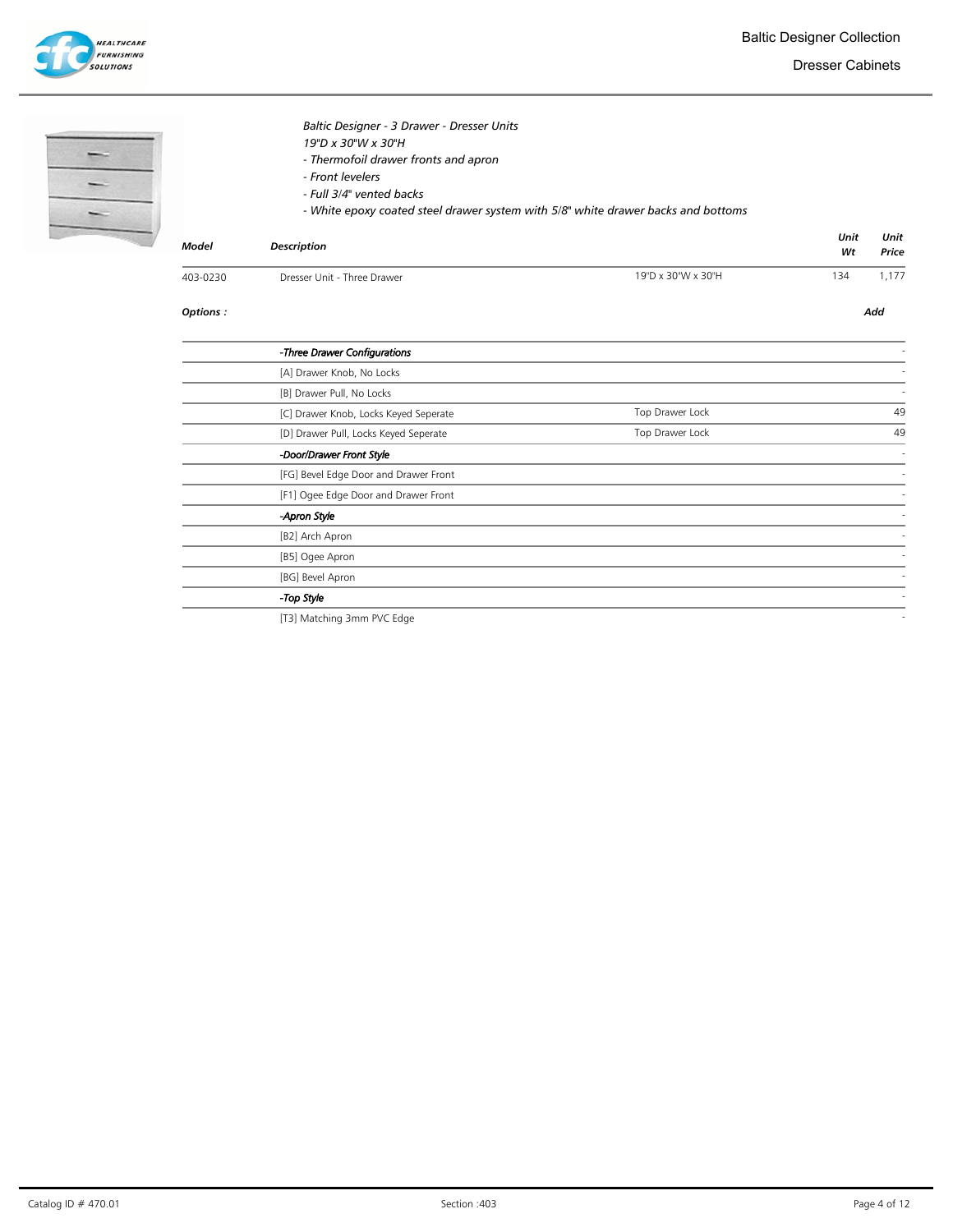

Dresser Cabinets

| c |
|---|
| ٠ |
|   |

# Baltic Designer - 4 Drawer - Dresser Units

- 19"D x 30"W x 38"H
- Thermofoil drawer fronts and apron
- Front levelers
- Full 3/4" vented backs

- White epoxy coated steel drawer system with 5/8" white drawer backs and bottoms

| Model    | <b>Description</b>         |                    | Unit<br>Wt | Unit<br>Price |
|----------|----------------------------|--------------------|------------|---------------|
| 403-0240 | Dresser Unit - Four Drawer | 19"D x 30"W x 38"H | 148        | .420          |
| 403-0245 | Dresser Unit - Four Drawer | 19"D x 35"W x 38"H | 172        | ,551          |

### Options : Add

| -Four Drawer Configurations           |                 |    |
|---------------------------------------|-----------------|----|
| [A] Drawer Knob, No Locks             |                 |    |
| [B] Drawer Pull, No Locks             |                 |    |
| [C] Drawer Knob, Locks Keyed Seperate | Top Drawer Lock | 49 |
| [D] Drawer Pull, Locks Keyed Seperate | Top Drawer Lock | 49 |
| -Door/Drawer Front Style              |                 |    |
| [FG] Bevel Edge Door and Drawer Front |                 |    |
| [F1] Ogee Edge Door and Drawer Front  |                 |    |
| -Apron Style                          |                 |    |
| [B2] Arch Apron                       |                 |    |
| [B5] Ogee Apron                       |                 |    |
| [BG] Bevel Apron                      |                 |    |
| -Top Style                            |                 |    |
|                                       |                 |    |

[T3] Matching 3mm PVC Edge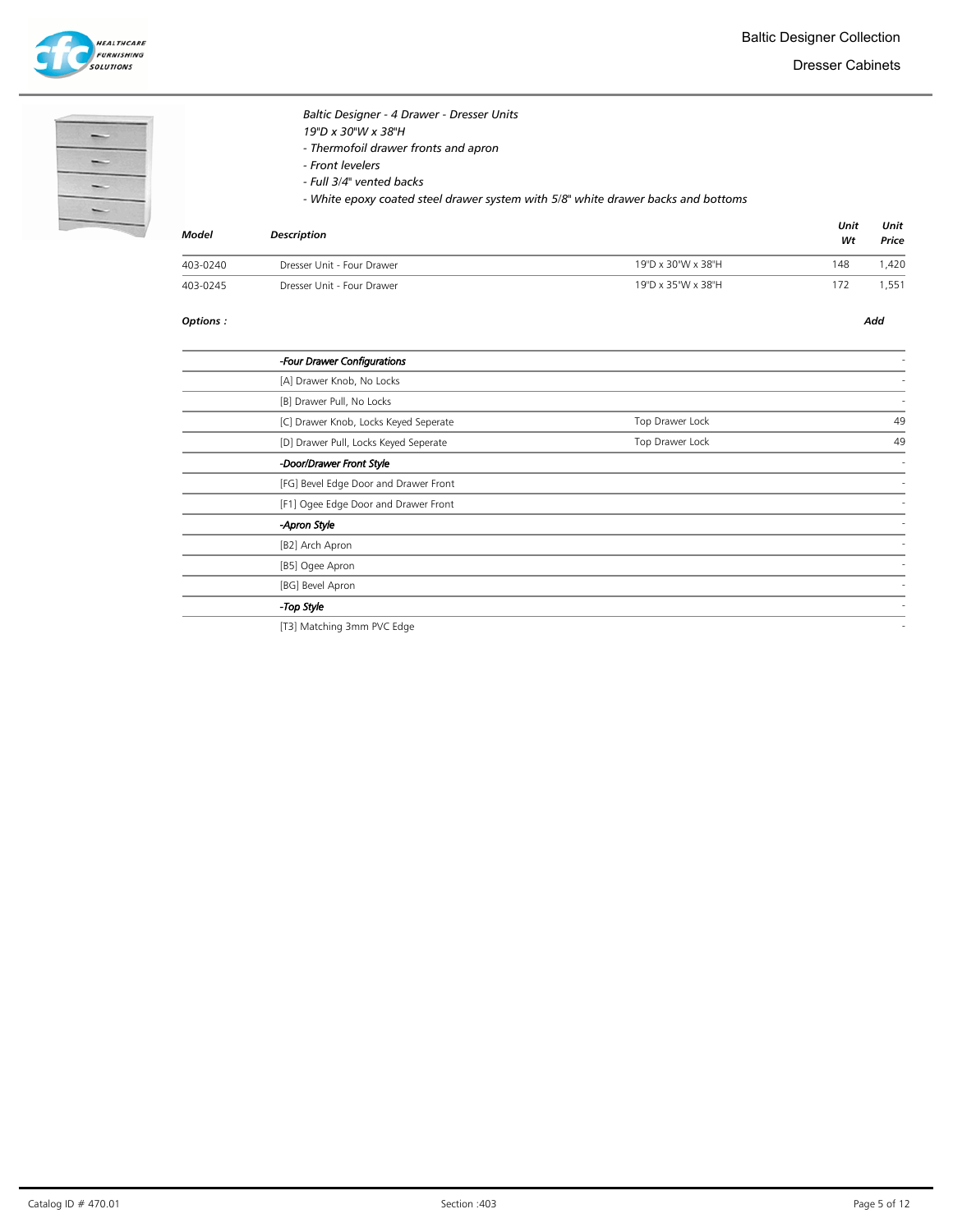



Dresser Cabinets

| <b>Model</b> | Baltic Designer - 6 Drawer - Dresser Units<br>19"D x 44"W x 30"H<br>- Thermofoil drawer fronts and apron<br>- Front levelers<br>- Full 3/4" vented backs<br>- White epoxy coated steel drawer system with 5/8" white drawer backs and bottoms<br><b>Description</b> |                    | Unit<br>Wt | Unit<br>Price |
|--------------|---------------------------------------------------------------------------------------------------------------------------------------------------------------------------------------------------------------------------------------------------------------------|--------------------|------------|---------------|
| 403-0260     | Dresser Unit - Six Drawer Double Stack                                                                                                                                                                                                                              | 19"D x 44"W x 30"H | 196        | 1,763         |
| Options:     |                                                                                                                                                                                                                                                                     |                    |            | Add           |
|              | -Dresser Drawer Configurations                                                                                                                                                                                                                                      |                    |            |               |
|              | [A] Drawer Knob, No Locks                                                                                                                                                                                                                                           |                    |            |               |
|              | [B] Drawer Pull, No Locks                                                                                                                                                                                                                                           |                    |            |               |
|              | [C] Drawer Knob, Locks Keyed Seperate                                                                                                                                                                                                                               | Top Drawer Lock    |            | 49            |
|              | [D] Drawer Pull, Locks Keyed Seperate                                                                                                                                                                                                                               | Top Drawer Lock    |            | 49            |
|              | -Door/Drawer Front Style                                                                                                                                                                                                                                            |                    |            |               |
|              | [FG] Bevel Edge Door and Drawer Front                                                                                                                                                                                                                               |                    |            |               |
|              | [F1] Ogee Edge Door and Drawer Front                                                                                                                                                                                                                                |                    |            |               |
|              | -Apron Style                                                                                                                                                                                                                                                        |                    |            |               |
|              | [B2] Arch Apron                                                                                                                                                                                                                                                     |                    |            |               |
|              | [B5] Ogee Apron                                                                                                                                                                                                                                                     |                    |            |               |
|              | [BG] Bevel Apron                                                                                                                                                                                                                                                    |                    |            |               |
|              | -Top Style                                                                                                                                                                                                                                                          |                    |            |               |
|              | [T3] Matching 3mm PVC Edge                                                                                                                                                                                                                                          |                    |            |               |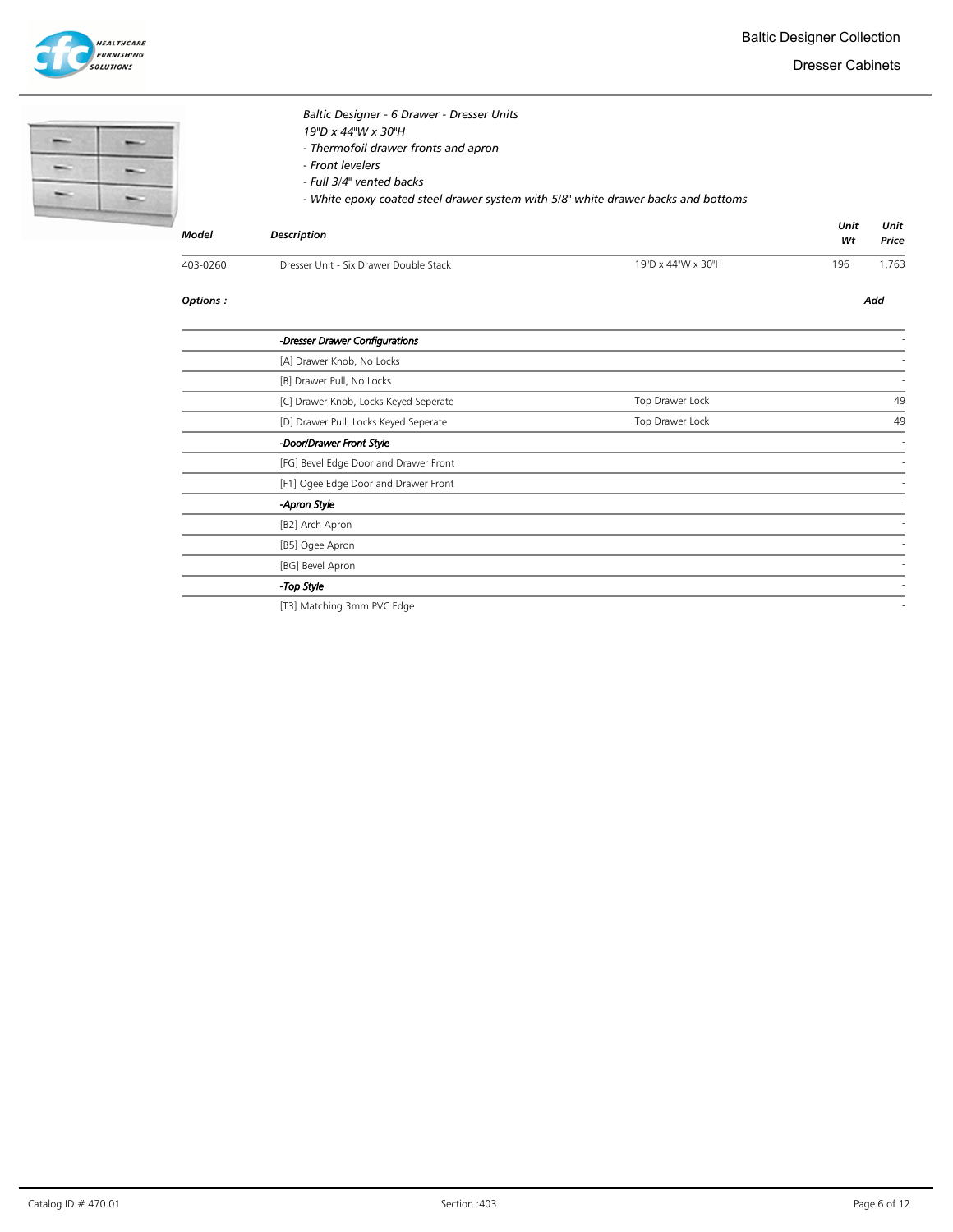



# Baltic Designer - 1 Door - Single Wardrobes 24"D x 24"W x 72"H - Thermofoil doors and apron

- Full 3/4" vented backs - 125 Degree door hinges
- Fixed hat shelf and adjustable hanging rod

| <b>Model</b> | <b>Description</b>            |     |      |
|--------------|-------------------------------|-----|------|
| 403-050L     | Wardrobe - 1 Door Left Hinge  | 197 | .862 |
| 403-050R     | Wardrobe - 1 Door Right Hinge | 197 | ,862 |

### Options : Add

| -Door Configurations        |    |
|-----------------------------|----|
| [G] Door Knob               |    |
| [H] Door Pull               |    |
| [I] Door Knob, Locking Door | 49 |
| [J] Door Pull, Locking Door | 49 |



## Baltic Designer - 1 Door / 1 Drawer - Single Wardrobes 24"D x 24"W x 72"H

- Thermofoil door, drawer fronts and apron
- Full 3/4" vented backs
- White epoxy coated steel drawer system with 5/8" white drawer backs and bottoms
- Fixed hat shelf and adjustable hanging rod

| Model    | <b>Description</b>                       | Unit<br>Wt | Unit<br>Price |
|----------|------------------------------------------|------------|---------------|
| 403-051L | Wardrobe - 1 Door Left Hinge - 1 Drawer  | 211        | .991          |
| 403-051R | Wardrobe - 1 Door Right Hinge - 1 Drawer | 211        | .991          |

### Options : Add

| -Door/Drawer Configurations              |                 |    |
|------------------------------------------|-----------------|----|
| [K] Door Knob/Drawer Knob                |                 |    |
| [L] Door Knob/Drawer Pull                |                 |    |
| [M] Door Pull/Drawer Knob                |                 |    |
| [N] Door Pull/Drawer Pull                |                 |    |
| [O] Door Knob/Drawer Knob Keyed Separate | Top Drawer Lock | 49 |
| [P] Door Knob/Drawer Pull Keyed Separate | Top Drawer Lock | 49 |
| [Q] Door Pull/Drawer Knob Keyed Separate | Top Drawer Lock | 49 |
| [R] Door Pull/Drawer Pull Keyed Separate | Top Drawer Lock | 49 |
| [S] Door Knob/Drawer Knob Keyed Separate | Door Lock Only  | 49 |
| [T] Door Knob/Drawer Pull Keyed Separate | Door Lock Only  | 49 |
| [U] Door Pull/Drawer Knob Keyed Separate | Door Lock Only  | 49 |
| [V] Door Pull/Drawer Pull Keyed Separate | Door Lock Only  | 49 |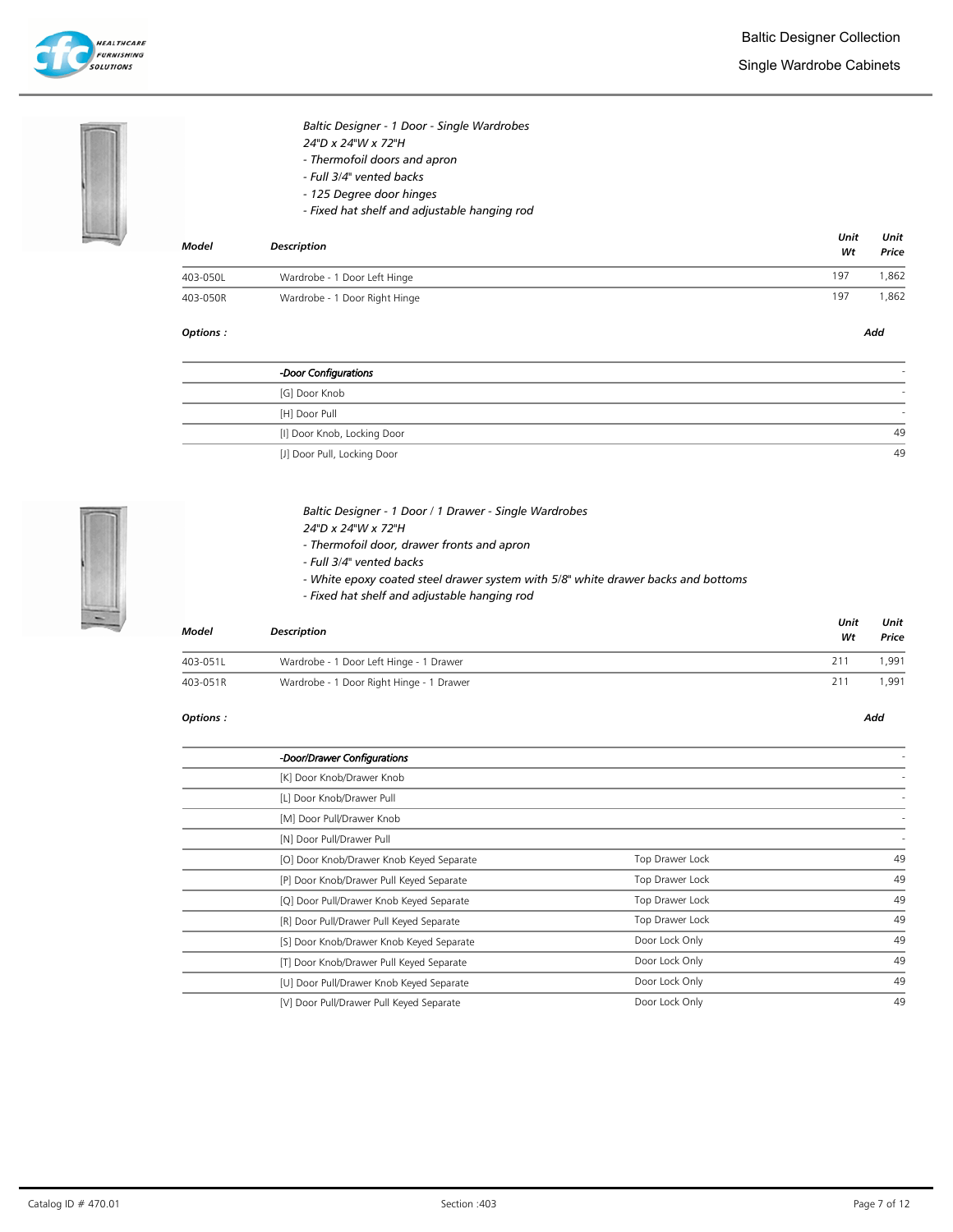

Single Wardrobe Cabinets





# Baltic Designer - 1 Door / 2 Drawers - Single Wardrobes 24"D x 24"W x 72"H - Thermofoil door, drawer fronts and apron - Full 3/4" vented backs

- White epoxy coated steel drawer system with 5/8" white drawer backs and bottoms
- Fixed hat shelf and adjustable hanging rod

| <b>Model</b> | <b>Description</b>                        | Unit<br>Wt | Unit<br>Price |
|--------------|-------------------------------------------|------------|---------------|
| 403-052L     | Wardrobe - 1 Door Left Hinge - 2 Drawers  | 227        | 2.069         |
| 403-052R     | Wardrobe - 1 Door Right Hinge - 2 Drawers | 227        | 2,069         |

#### Options : Add

| -Door/Drawer Configurations              |                 |    |
|------------------------------------------|-----------------|----|
| [K] Door Knob/Drawer Knob                |                 |    |
| [L] Door Knob/Drawer Pull                |                 |    |
| [M] Door Pull/Drawer Knob                |                 |    |
| [N] Door Pull/Drawer Pull                |                 |    |
| [O] Door Knob/Drawer Knob Keyed Separate | Top Drawer Lock | 49 |
| [P] Door Knob/Drawer Pull Keyed Separate | Top Drawer Lock | 49 |
| [Q] Door Pull/Drawer Knob Keyed Separate | Top Drawer Lock | 49 |
| [R] Door Pull/Drawer Pull Keyed Separate | Top Drawer Lock | 49 |
| [S] Door Knob/Drawer Knob Keyed Separate | Door Lock Only  | 49 |
| [T] Door Knob/Drawer Pull Keyed Separate | Door Lock Only  | 49 |
| [U] Door Pull/Drawer Knob Keyed Separate | Door Lock Only  | 49 |
| [V] Door Pull/Drawer Pull Keyed Separate | Door Lock Only  | 49 |
|                                          |                 |    |

## Single Wardrobe Cabinet Selections - Fronts, Aprons, Tops

- See Baltic Finish Selection for Woodgrains and Decorative Hardware

- Custom Options available

### Options : Add

| -Door/Drawer Front Style                        |                               |     |
|-------------------------------------------------|-------------------------------|-----|
| [FG] Bevel Edge Door and Drawer Front           |                               |     |
| [F1] Ogee Edge Door and Drawer Front            |                               |     |
| [F6] Wellington Door w/ [F1] Drawer Front       |                               |     |
| [F7] Traditional Arch Door w/ [F1] Drawer Front |                               |     |
| [F8] Shaker Door and Drawer Front               |                               | 202 |
| Door Back                                       |                               |     |
| [M] Matching                                    |                               |     |
| -Apron Style                                    |                               |     |
| [B2] Arch Apron                                 |                               |     |
| [B5] Ogee Apron                                 |                               |     |
| [BG] Bevel Apron                                |                               |     |
| -Top Style                                      |                               |     |
| [T3] Matching 3mm PVC Edge                      |                               |     |
| [TF] Matching 3mm PVC Front Edge                | Flush 020 PVC All Other Edges |     |
|                                                 |                               |     |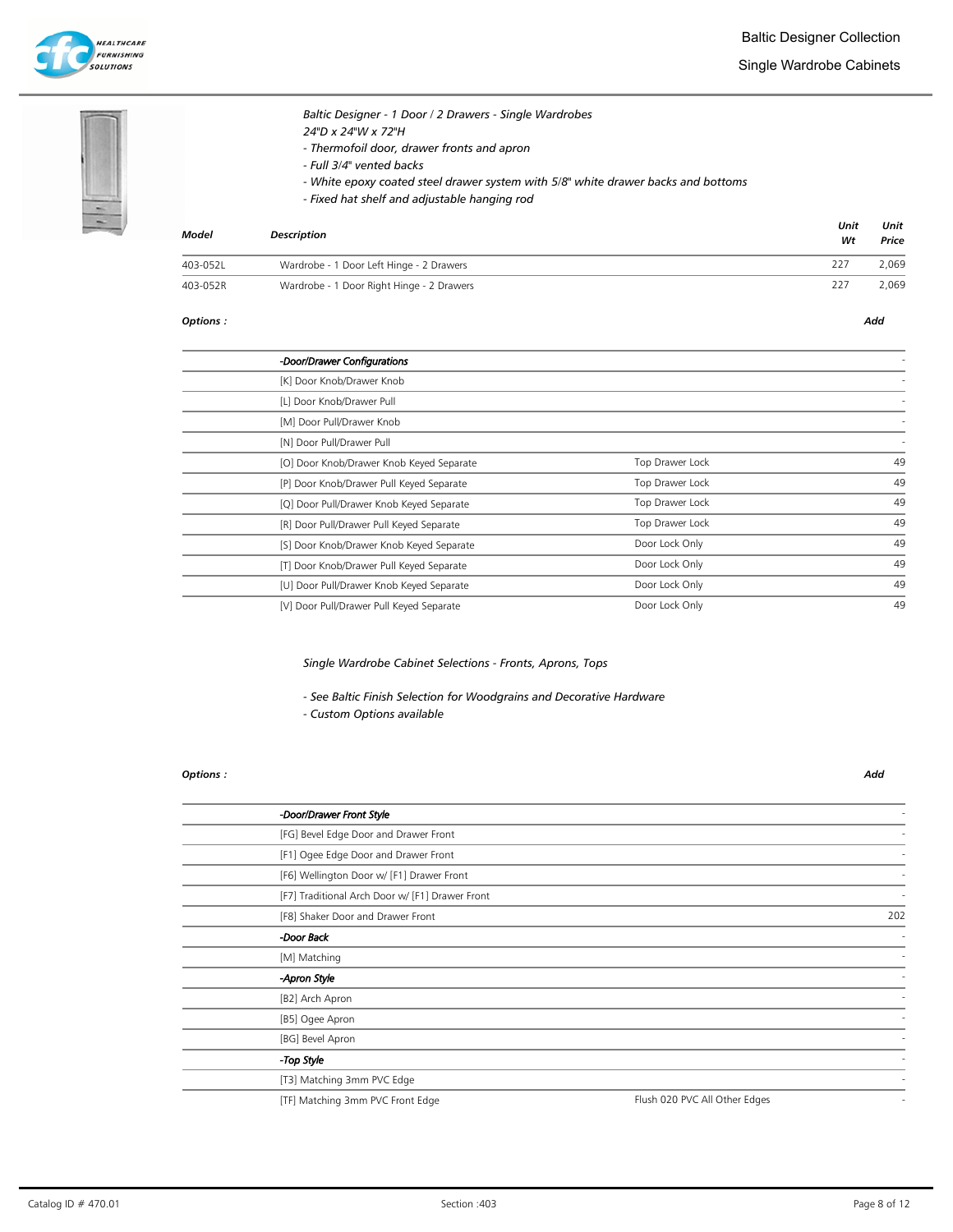

Double Wardrobe Cabinets



| 403-0600 | Wardrobe - 2 Doors                           | 232  | 2,338 |
|----------|----------------------------------------------|------|-------|
|          |                                              | Wt   | Price |
| Model    | <b>Description</b>                           | Unit | Unit  |
|          | - Fixed hat shelf and adjustable hanging rod |      |       |
|          | - 125 Degree door hinges                     |      |       |
|          | - Full 3/4" vented backs                     |      |       |
|          | - Thermofoil doors and apron                 |      |       |
|          | 24"D x 35"W x 72"H                           |      |       |
|          | Baltic Designer - 2 Doors - Double Wardrobes |      |       |

Options : Add

| -Door Configurations        |          |
|-----------------------------|----------|
| [G] Door Knob               |          |
| [H] Door Pull               |          |
| [I] Door Knob, Locking Door | 49       |
| [1] Door Pull Locking Door  | $\Delta$ |

[J] Door Pull, Locking Door



| Baltic Designer - 2 Doors / 1 Drawer - Double Wardrobes |  |
|---------------------------------------------------------|--|
|---------------------------------------------------------|--|

- 24"D x 35"W x 72"H
- Thermofoil door, drawer fronts and apron
- Full 3/4" vented backs
- White epoxy coated steel drawer syatem with 5/8" white drawer backs and bottoms
- Fixed hat shelf and adjustable hanging rod

| Model    | Description                   | Unit<br>Wt | Unit<br>Price |
|----------|-------------------------------|------------|---------------|
| 403-0610 | Wardrobe - 2 Doors - 1 Drawer | 246        | 2,492         |

#### Options : Add

-Door/Drawer Configurations - [K] Door Knob/Drawer Knob [L] Door Knob/Drawer Pull [M] Door Pull/Drawer Knob [N] Door Pull/Drawer Pull [O] Door Knob/Drawer Knob Keyed Separate Top Drawer Lock 49 [P] Door Knob/Drawer Pull Keyed Separate 49 [Q] Door Pull/Drawer Knob Keyed Separate Top Drawer Lock 49 [R] Door Pull/Drawer Pull Keyed Separate Top Drawer Lock 49 [S] Door Knob/Drawer Knob Keyed Separate and the Constantine Door Lock Only 133 [T] Door Knob/Drawer Pull Keyed Separate Door Lock Only 133 [U] Door Pull/Drawer Knob Keyed Separate Door Lock Only 133 [V] Door Pull/Drawer Pull Keyed Separate Door Lock Only 133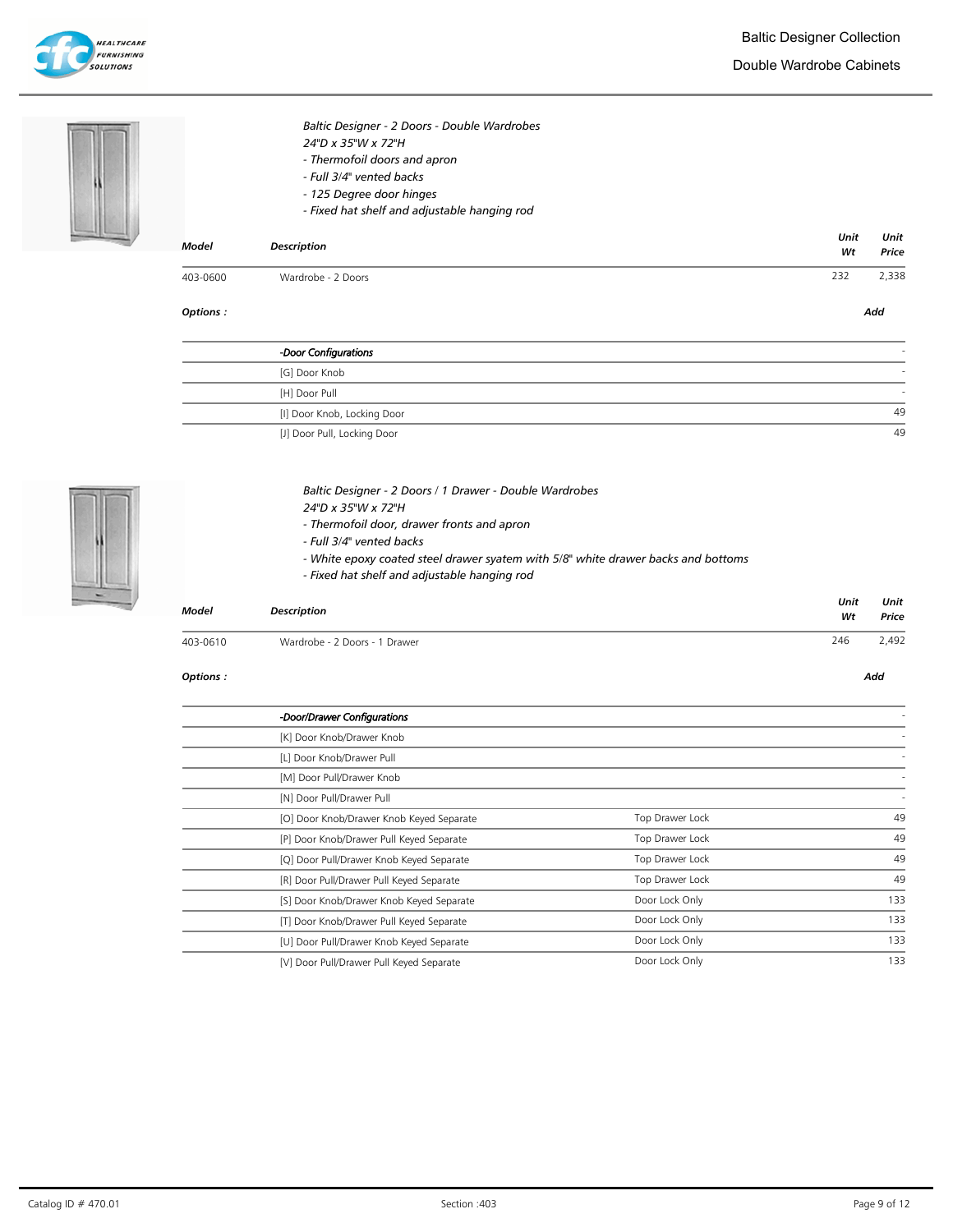

Double Wardrobe Cabinets





Baltic Designer - 2 Doors / 2 Drawers - Double Wardrobes 24"D x 35"W x 72"H - Thermofoil door, drawer fronts and apron

- Full 3/4" vented backs
- White epoxy coated steel drawer syatem with 5/8" white drawer backs and bottoms
- Fixed hat shelf and adjustable hanging rod

| Model    | Description                    | Unit<br>Wt | Unit<br>Price |
|----------|--------------------------------|------------|---------------|
| 403-0620 | Wardrobe - 2 Doors - 2 Drawers | 265        | 2,575         |

#### Options : Add

| -Door/Drawer Configurations              |                 |     |
|------------------------------------------|-----------------|-----|
| [K] Door Knob/Drawer Knob                |                 |     |
| [L] Door Knob/Drawer Pull                |                 |     |
| [M] Door Pull/Drawer Knob                |                 |     |
| [N] Door Pull/Drawer Pull                |                 |     |
| [O] Door Knob/Drawer Knob Keyed Separate | Top Drawer Lock | 49  |
| [P] Door Knob/Drawer Pull Keyed Separate | Top Drawer Lock | 49  |
| [Q] Door Pull/Drawer Knob Keyed Separate | Top Drawer Lock | 49  |
| [R] Door Pull/Drawer Pull Keyed Separate | Top Drawer Lock | 49  |
| [S] Door Knob/Drawer Knob Keyed Separate | Door Lock Only  | 133 |
| [T] Door Knob/Drawer Pull Keyed Separate | Door Lock Only  | 133 |
| [U] Door Pull/Drawer Knob Keyed Separate | Door Lock Only  | 133 |
| [V] Door Pull/Drawer Pull Keyed Separate | Door Lock Only  | 133 |

Baltic Designer - Combination Cabinets

- Thermofoil door, drawer fronts and apron
- Front levelers
- Finished full height 3/4" back panel

- White epoxy coated steel drawer system with 5/8" white drawer backs and bottoms

| <b>Model</b> | <b>Description</b>          |                    |     | Unit<br>Price |
|--------------|-----------------------------|--------------------|-----|---------------|
| 403-0650     | Wardrobe & Open Chest Combo | 24"D x 39"W x 73"H | 425 |               |
| 403-0652     | Wardrobe & Open Chest Combo | 24"D x 39"W x 73"H | 425 |               |

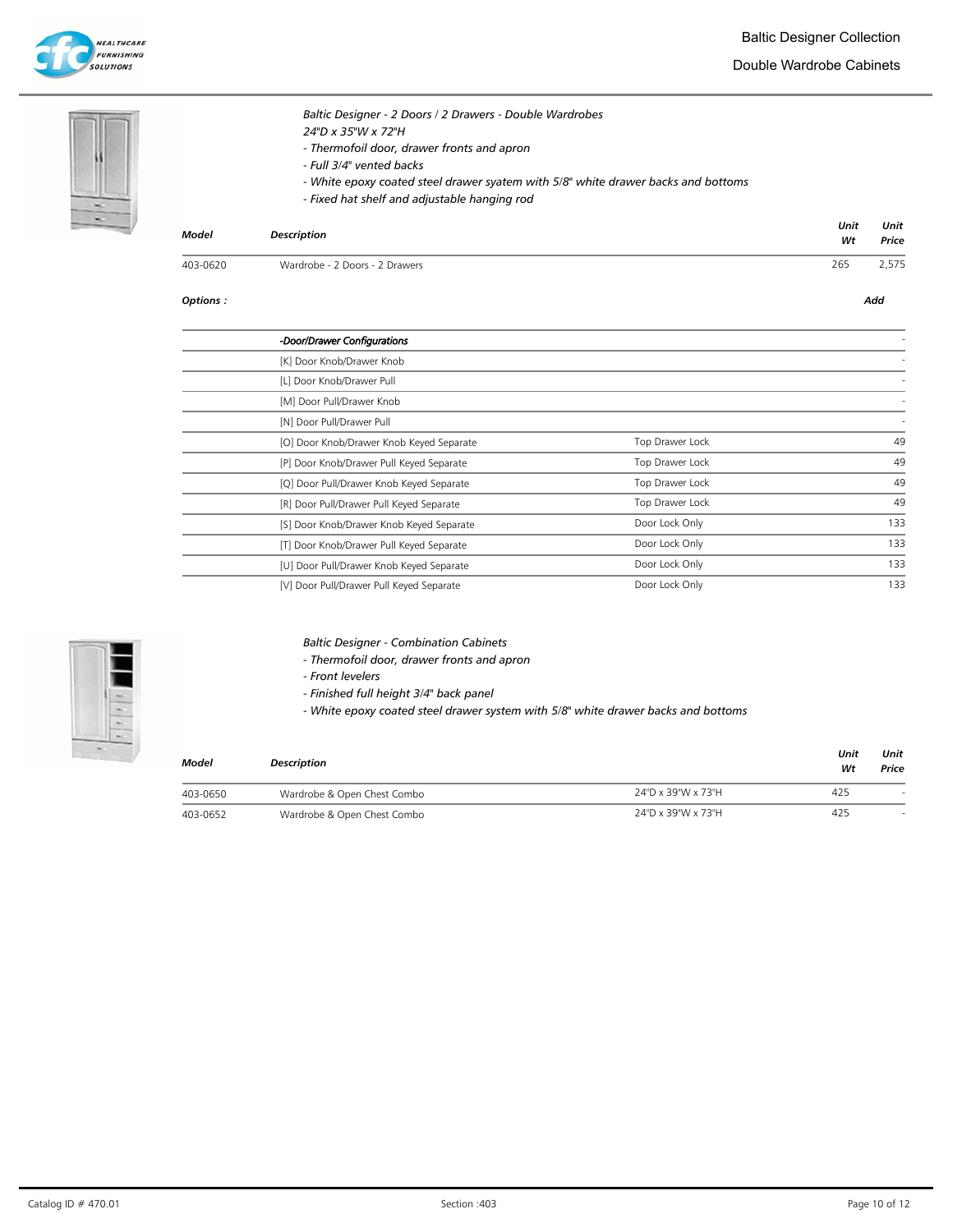

Double Wardrobe Options

Double Wardrobe Cabinet Selections - Fronts, Aprons, Tops

- See Baltic Finish Selection for Woodgrains and Decorative Hardware
- Custom Options available

### Options : Add

| [F1] Ogee Edge Door and Drawer Front            |                               |     |
|-------------------------------------------------|-------------------------------|-----|
| -Door/Drawer Front Style                        |                               |     |
| [FG] Bevel Edge Door and Drawer Front           |                               |     |
| [F6] Wellington Door w/ [F1] Drawer Front       |                               |     |
| [F7] Traditional Arch Door w/ [F1] Drawer Front |                               |     |
| [F8] Shaker Door and Drawer Front               |                               | 296 |
| -Door Back                                      |                               |     |
| [M] Matching                                    |                               |     |
| -Apron Style                                    |                               |     |
| [B2] Arch Apron                                 |                               |     |
| [B5] Ogee Apron                                 |                               |     |
| [BG] Bevel Apron                                |                               |     |
| -Top Style                                      |                               |     |
| [T3] Matching 3mm PVC Edge                      |                               |     |
| [TF] Matching 3mm PVC Front Edge                | Flush 020 PVC All Other Edges |     |